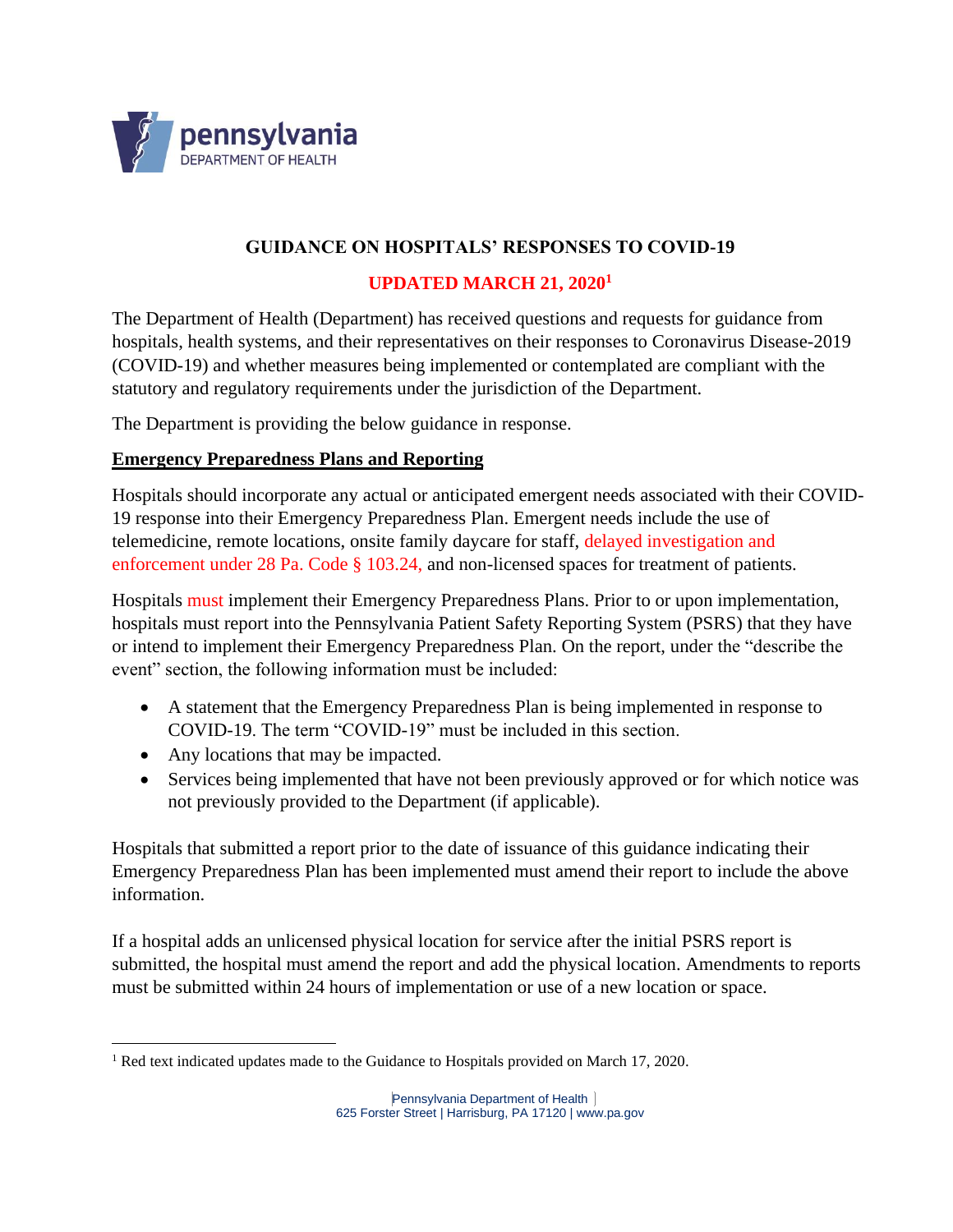

Hospitals that are offering or intend to offer COVID-19 testing through off-site locations must include that information in their initial PSRS report or amend their report when it is known that the testing will be offered. The Department supports and encourages hospital and health systems efforts to develop their own testing capabilities.

Hospitals do not need approval from the Department to implement any element of their Emergency Preparedness Plan and do not need to provide daily updates. However, if any element of the plan has been discontinued, notice of that discontinuance should be reported.

## **Visitors Policies**

Hospitals should follow their Emergency Preparedness Plan and the Department encourages hospitals to take **any** other appropriate measures to protect patient and staff safety. This includes limiting visitor access to vulnerable populations such as hospice, neonatal, SNF units, and other specialty units. Hospitals do not need the Department's approval to implement a new visitor policy in response to COVID-19.

#### **Elective Admissions, Surgeries and Procedures**

Hospitals must implement their plan to postpone or cancel elective admissions, surgeries and procedures if they have not done so already. Hospitals must consult CMS's [guidelines](https://www.cms.gov/files/document/31820-cms-adult-elective-surgery-and-procedures-recommendations.pdf) on elective surgery and procedure recommendations when making cancellation decisions. Only surgical services and procedures that would be emergent or urgent to save a life, preserve organ function, or avoid further harms from underlying condition or disease may continue to be performed. **As directed by the Governor and Secretary of Health's Orders issued on March 19, 2020, as amended on March 20, 2020, all other elective admissions, surgeries and procedures should have been cancelled or postponed by 11:59pm on March 20, 2020. Enforcement of the Orders will begin on March 23, 2020 at 8:00am.**

#### **Suspension of Services**

Hospitals that have suspended services or intend to suspend services in their response to COVID-19 must report those suspensions of services through PSRS as infrastructure failures.

#### **Alternative Use of Space**

Hospitals that have decreased services, including elective surgical services, must assess if their facility can be used to accommodate hospital surge, including providing low acuity patients overnight accommodations and care, offer testing, or other COVID-19 related services. Hospitals must prepare to make any reasonable accommodations or arrangements to allow for an alternative use of space in response to COVID-19, including obtaining food, equipment, and supplies. Please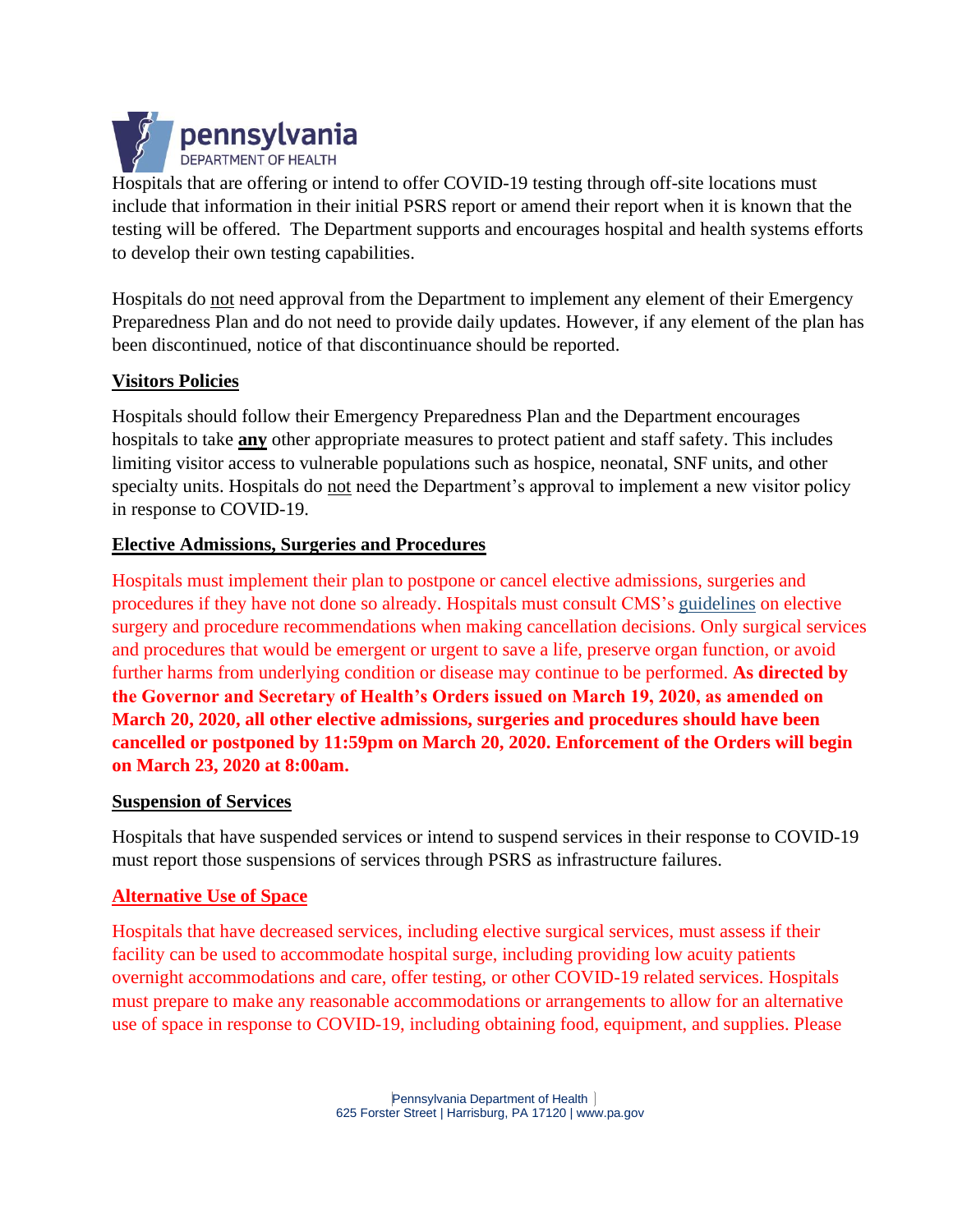

contact your Regional Healthcare Coalitions regarding your facility's role in the regional medical surge plan.

If a hospital accommodates an alternative use of its space in its response to COVID-19, it must report that alternative use through PSRS and describe how that use is related to a COVID-19 response.

Hospitals do not need approval from the Department to implement an alternative use of space in response to COVID-19.

# **Hospital Laboratory Testing**

Hospitals do **not** need approval from the Department to conduct testing for COVID-19 in hospital laboratories or other commercial laboratories.

The Department encourages hospital laboratories to develop their own tests for COVID-19. Hospitals that are developing and/or performing COVID-19 laboratory tests must comply with U.S. Food and Drug Administration (FDA) requirements for COVID-19 development and testing during this Public Health Emergency. They must also, per Pennsylvania reportable disease regulations regarding Public Health Emergencies, report all COVID-19 test results, both positive and negative, to the Department of Health's electronic surveillance system, PA-NEDSS. The Department's Bureau of Laboratories (BOL) can provide the FDA-required confirmatory testing to high complexity laboratories who have developed COVID-19 tests and will be seeking or have applied for Emergency Use Authorizations (EUAs). Please contact BOL as soon as possible via e-mail at [RA-](mailto:RA-DHPACLIA@pa.gov)[DHPACLIA@pa.gov](mailto:RA-DHPACLIA@pa.gov) with the name of your lab, PA Lab Identification Number and CLIA number if your hospital laboratory is interested in BOL confirmatory testing.

Please consult the Department's guidance on obtaining and ordering testing through commercial laboratories, if needed. Commercial laboratories are also required to report all test results (positive and negative) to PA-NEDSS.

## **PSRS Reporting for COVID-19 Positive Patients**

Hospitals are not required to report the presence of a patient who has tested positive for COVID-19 through PSRS as an infrastructure failure. However, if there is an occurrence involving or relating to a COVID-19 positive patient that would meet the MCARE definition of incident, serious event, or infrastructure failure, those occurrences must still be reported. This does not replace the NEDSS reporting requirement described in the previous section for all patients who undergo COVID-19 testing.

## **Other Information**

Hospital staff and administrators should use screening protocols as outlined in their Emergency